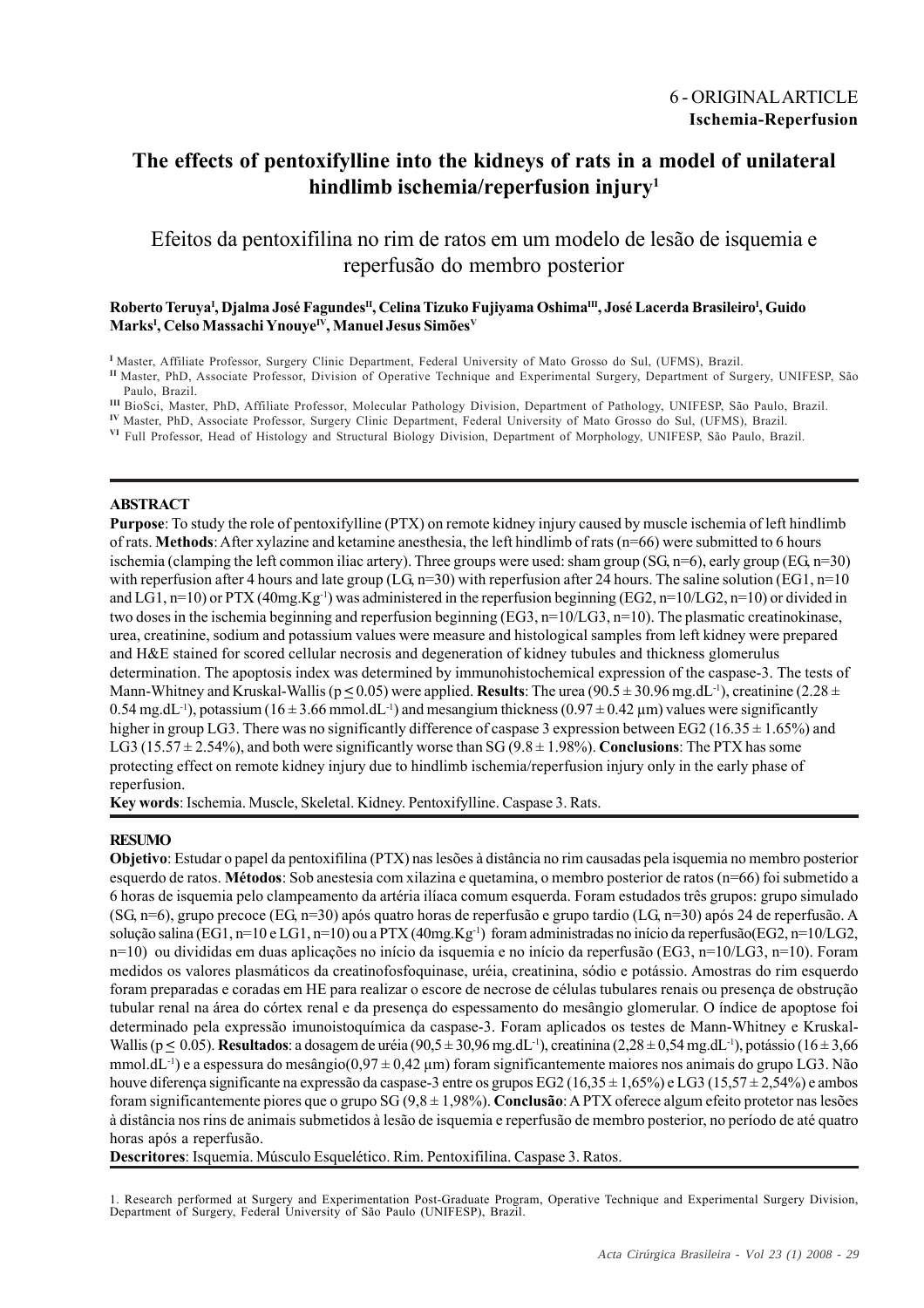### **Introduction**

Reperfusion of the acutely ischemic limb may, paradoxically, lead to systemic complications that account for significant morbidity and mortality<sup>1</sup>. Skeletal muscle ischemia-reperfusion is associated with a systemic inflammatory response and determines the effect on remote organs (lung, liver, and kidney) structure and function<sup>1,2</sup>. It is well known that interactions between the blood elements and the vascular endothelium are responsible for the reperfusion injury: endothelial injury with swelling and lysis due to loss of ionic and osmotic gradients, loss of vasoregulatory control, diminished of the endotheliumderived vasodilator nitric oxide, polymorph nuclear leukocytes (PMN) activation and subsequent release of lytic enzymes leading to tissue damage<sup>1,2</sup>.

The development of remote organ dysfunction was observed only following reperfusion, which implies that humoral and/or cellular mediators produced locally in the limb were responsible for mediating remote organ injury<sup>3,4</sup>. The failure to identify histological evidence of injury in the kidney may indicate that injury in this organ was not severe enough to cause structural damage. Since functional derangement normally precedes evidence of structural organ injury, the experimental ischemia period must be long enough to allow for the structural changes to develop. Although histological evidence of injury was demonstrated only in the lung, the biochemical evidence of simultaneous hepatic and renal dysfunction indicates that multiple organ dysfunctions following hindlimb ischemia reperfusion occur as a central systemic event rather than sequential failure of individual organs<sup>4,5,6</sup>.

Multiple pharmacological agents could potentially limit reperfusion injury, including substances that target free radicals, limit initiation of the inflammatory response, or serve as substrate for compounds that preserve endothelial function<sup>7</sup>. Pentoxifylline (PTX) is a methylxanthine derivative with multiple hemorheologic properties. PTX through effects of increasing intracellular cyclic AMP on red blood cells improve the oxygen delivery to ischemic tissues and also increases the AMP cyclic on PMN and decreased oxygen free radical production<sup>7-11</sup>. In addition, PTX limited the inflammatory response with reduction in cellular activation, phagocytosis and endothelium adhesion. There are evidences that PTX also reduces the nitric oxide destruction<sup>10</sup>.

The purpose of this study was to determine whether hindlimb ischemia-reperfusion is associated with the effect on remote organ structure and function, like the kidney, in a rat model and, secondly, to determine the role of PTX modulation on this remote kidney damage.

#### **Methods**

The experimental protocol was approved by the Ethics Committee of the Federal University of São Paulo – Escola Paulista de Medicina (UNIFESP – EPM), São Paulo, Brazil, ratified and developed at Federal University of Mato Grosso do Sul (UFMS), Campo Grande, MS, Brazil. All the procedures followed, rigorously, the existent regulations about animal experimentation.

Sixty-six male Wistar rats, four months aged, weighing between 300-350g were acclimated to laboratory conditions for 7 days and fed a standard rat chow and water *ad libitum*. All the surgical procedures and ischemia periods were done under general anesthesia, using intraperitonial ketamine (50mg.Kg<sup>-1</sup>), xylazine (20mg.Kg<sup>-1</sup>) and spontaneous respiration. All procedures were done in a heating environment. The analgesic nalbuphine hydrochloride (Nubain<sup>TM</sup>) was used in a subcutaneous via  $(2mg.Kg^{-1})$ during four or twenty-four observation time.

At first, all animals were submitted to laparotomy with exposure of the infrarenal abdominal aorta and the bilateral iliac arteries. The complete ischemia was induced by a vascular clamping of the left common iliac artery. The ischemia was verified by the absence of distal arteries pulses and by absence of Doppler signals (Medison- Sonoace 9900™ – Linear transductor 5-12MHz). After six hours of ischemia the clamp was removed, and reperfusion was documented by return of Doppler signals in the distal arteries. The abdominal wound was closed by total continuous nylon 4.0 suture and the animals return to the heating cages for four or twenty-four hours of reperfusion time observation. The 3mL of PTX (Trental<sup>TM</sup> - Sanofi Aventis) dose  $(40mg.Kg^{-1})$  was administered by intraperitoneal via.

The artery clamping was avoid in the animals of sham group (SG - n=6) and three were sacrificed at four and another three at twenty-four hours of reperfusion. The animals of reperfusion of four hours (early phase) (EG n=30) and twenty four hours (late phase) (LG- n=30) were divided in group with no PTX (EG1-n=10 and LG1-n=10), group with PTX immediately before the reperfusion time (EG2–n=10 and LG2-n=10) and group with PTX immediately after the ischemia and immediately before the reperfusion time (EG3-n=10) and LG3-n=10).

At end of reperfusion time the surgical wound was reopened and the left nefrectomy was performed and a venous blood was colleted from left cardiac camera. The animals were euthanized by high-dose of anesthetics until cardiac arrest.

The blood samples were analyzed by Automatic DADE Analyzer<sup>TM</sup> (Behring Dimension AR) to determine the biochemical plasmatic measures of creatinokinase (CK), urea, creatinine, sodium and potassium.

Samples of the left kidney was immersed in a volume of 10% formalin solution ten times over the kidney volume, embedded in paraffin wax and 4µm sections were cut and stained with hematoxilin and eosin. Histological evaluation was undertaken by an independent pathologist who had no knowledge of the experimental groups from which the specimens were derived. The macroscopic assessment was performed using the follow grading scoring: 0 (no changes), 1 (mild), 2 (moderate) and 3 (severe). The abnormalities detected in 20 random sites in every animal plate were subjectively scored and compared with the controls. The evaluated parameters were mesangio thickness, renal tubules degeneration and necrosis. The tissue injury was evaluated by the sum of parameters (minimum  $= 0$  to maximum  $= 21$ ). The sections were carefully examined microscopically and the best observed areas were selected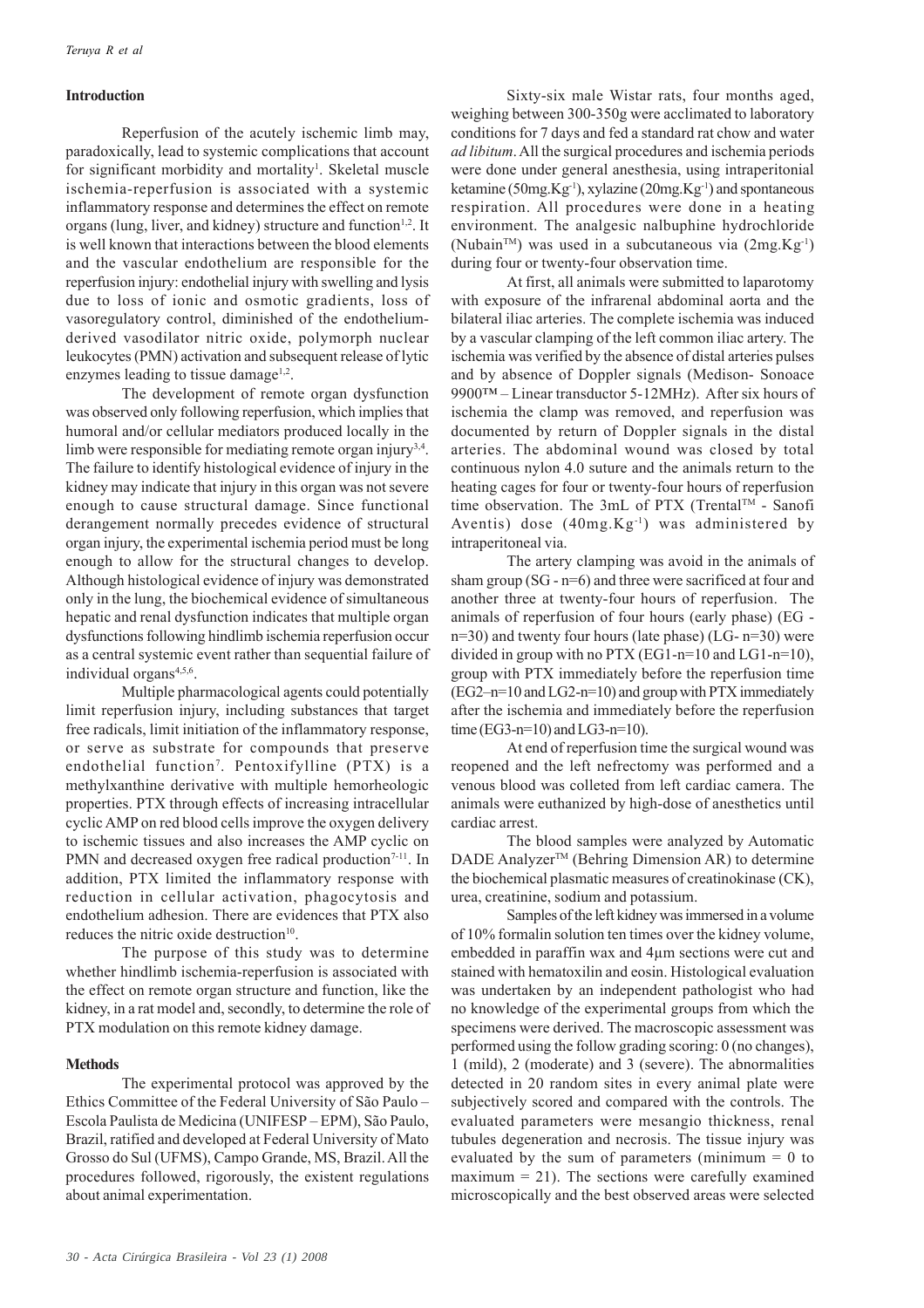for morphometric studies. The images were captured in a high-resolution Samsung® camera coupled to a light Nikon E200® microscope by the AxioVision-Rel® software (Zeiss). In 20 selected sites the mesangio thickness was measured (µm) from the ratio of glomerulus and the Bowman capsule. Immunohistochemistry for caspase-3 (rabbit polyclonal antibody - Sigma Chemical Corporation, P- 7886, Saint Louis MO. USA - Cuello, A.C., Immunohistochemistry II, Wiley Press, NY - 1993) was performed using a combination avitinbiotin-peroxidase method and microwave antigen retrieval on formalin-fixed paraffin-embedded tissues. After deparaffinization, sections were treated with 10% hydrogen peroxidase in filtered water to block endogenous peroxidase activity. To retrieve the antigen, slides were boiled with10 mmol/l citrate buffer (pH 6.8) for 10min. After pre incubation with for 20 min, sections were incubated with the primary antibody for 1h at room temperature, followed sequentially by biotinylated goat 1:300 (Vector Corporation, Burlingame, California, USA). We used Harris' hematoxylin, as the chromagen, and hematoxylin for nuclear counterstain. The slides were evaluated in a blinded fashion by the same investigator. The images were captured through a high resolution camera by the Imagelab software® and the analysis was conducted in a Nikon E200® optic microscope. The software used was the Imagelab® that calculated the ratio of brown color tissue/no brown color tissue. Apoptotic cells in the renal cortex were counted in ten slices of ten separate regions.

Statistics were performed on SPSS software (SPSS™ Inc. Chicago, IL, USA). The significance of the differences in histological scores and in thiness measurements were made by Mann Whitney and the Kruskall Wallis. A *P* value<0.05 was considered to be statistically significant.

#### **Results**

The comparison of  $CK$  (values in  $UL^{-1}$ ) from the sham group  $(751.00 \pm 130.79)$  with the group EG1 (3332.30±1384.39) and LG1 (2215.00±1823.14) shown that the ischemia led to damage of skeletal muscle, but the PTX do not protected the muscle after the reperfusion (Figure 1). In fact, it was evident on early phase with PTX only in the ischemia EG2 (3143.60 $\pm$ 1604.57) or both ischemia and reperfusion time

EG3  $(2010.70\pm705.43)$  and in the late phase LG2 (2074.10±1004.32) or LG3 (2451.20±1831.87).



**FIGURE 1** - CK plasmatic concentration (mean  $\pm$ sd) in sham group (SG), I/R 4 hours group (EG) and I/R 24 hours group  $(LG)$  without  $PTX(1)$ , with PTX at initial ischemia time (2) and PTX at initial of ischemia and initial reperfusion time (3). Values in  $U.L^{-1}$  (mean  $\pm$ sd)

There was no significant increase of plasmatic urea values in the comparison of sham group  $(53.23 \pm 4.68)$  with EG1 (65.30±22.25) and LG1 (58.56±13.23). In the early phase the PTX do not diminished the plasmatic urea level in EG2  $(68.40\pm20.19)$  and EG3 (57.10 $\pm$ 9.34) groups. In the late phase LG2 (62.30±19.72) and LG3 (90.50±30.96) the urea plasmatic level was significantly greater than the sham and the LG1. The fact can mean that PTX do not protected the renal function and instead probably impaired them.

The same profile occurred with the plasmatic values of creatinina. There was no significant increase of urea values in the comparison of sham group  $(0.73 \pm 0.14)$ with EG1 (0.96 $\pm$ 0.42) and LG1 (1.22 $\pm$ 0.25). In the early phase the PTX do not diminished the plasmatic creatinine level in EG2 (1.06±.0.19) and EG3 (0.79±0.09) groups. In the late phase LG2 (0.97±0.43) and LG3 (2.28±0.54) the creatinine plasmatic level was significantly greater than the sham and the LG1 (Figure2)



**FIGURE 2** - Urea and creatinine plasmatic concentration (mean ±sd) in sham group (SG), I/R 4 hours group (EG) and I/R 24 hours group (LG), without PTX (1), with PTX at initial ischemia time (2) and PTX at initial of ischemia and initial reperfusion time (3). Values in mmol.dl<sup>-1</sup> (mean  $\pm$ sd)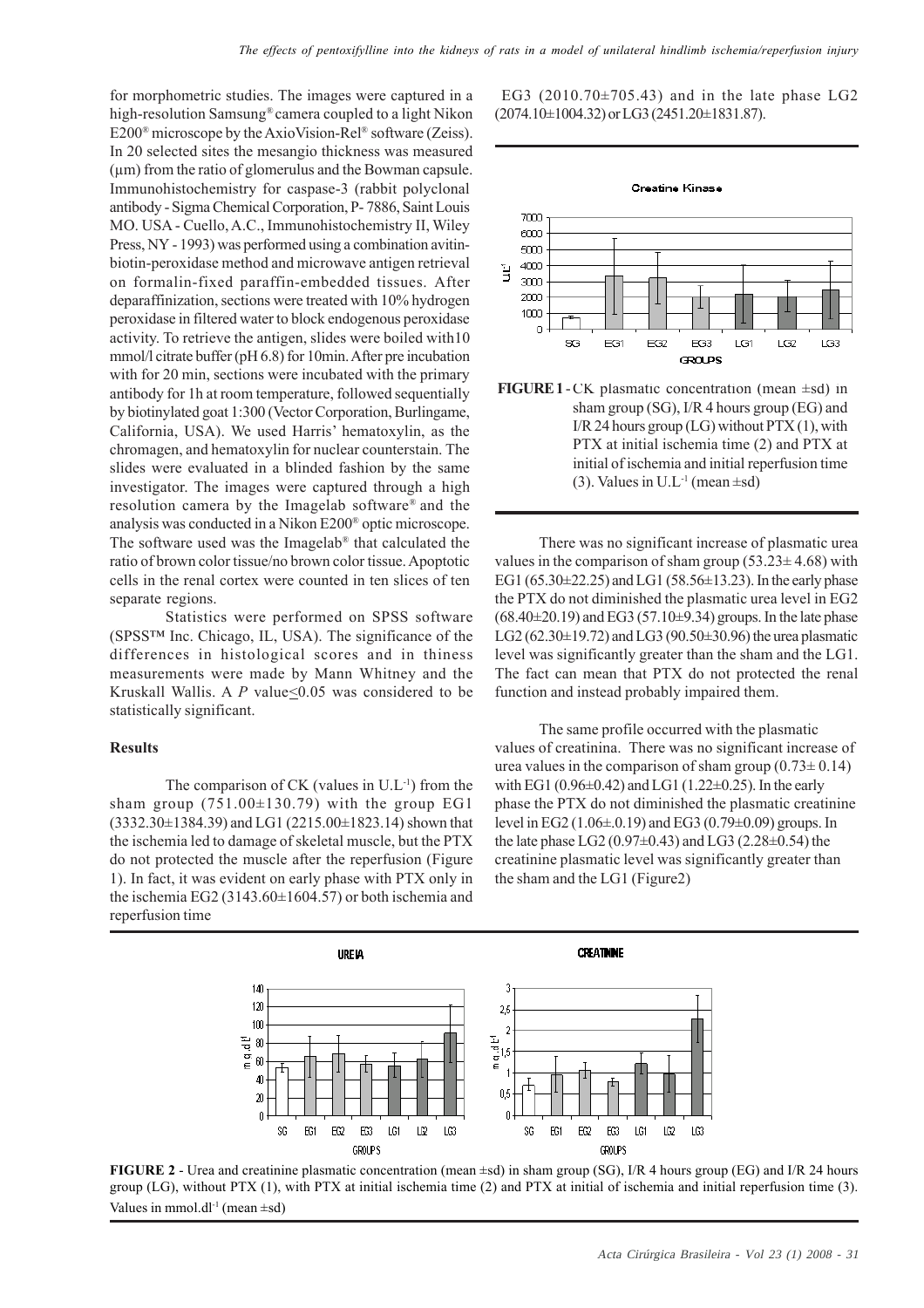The plasmatic concentration of sodium on the EG1  $(151.60\pm7.00)$  was significantly greater than the sham group  $(141.17\pm 2.23)$ . The PTX administration does not had any influence and the level of plasmatic sodium concentration kept high on EG2 (147.60±5.90) and EG3 (150.00±4.20). In the late phase the sodium concentration of LG2 (155.20±6.60) and LG3 (160.00±3.23) was significantly greater than those of sham group early phase groups.

The similar profile occurred with the plasmatic values of potassium. The plasmatic concentration of potassium on the EG1 (10.1 $\pm$ 2.05) was significantly greater than the sham group ( $5.08 \pm 0.66$ ). The PTX administration does not had any influence and the level of plasmatic potassium concentration kept high on EG2  $(12.2\pm3.38)$  and EG3  $(6.0\pm0.77)$ . In the late phase the potassium concentration of

LG2 (10.3 $\pm$ 5.12) and LG3 (16.0 $\pm$ 3.66) was significantly higher than those of sham group early phase groups (Figure 3).

 The enlargement of glomerulus area occurred meanly by liquid sequestration (edema) and there was no significantly differences with the EG1 (0.74 $\pm$ 0.07) and EG2 (0.64 $\pm$ 0.21), but occurred a significantly difference with the EG3  $(0.88±0.07)$ . The edema become more evident in the late phase in the groups LG1 (0.59 $\pm$ 0.07), LG2 (0.85 $\pm$ 0.33) and LG3 (0.97±0.42).

The deposit of amorphous substances or necrotic cells on the kidney tubules and morphological evidences of cell necrosis was significantly higher in EG2 (1.15 $\pm$  0.07) and EG3 (1.20 $\pm$ 0.21) in comparison with EG1 (0.84 $\pm$ 0.14). In the late phase there was no significant differences among LG1  $(1.03\pm0.49)$ , LG2  $(0.70\pm0.14)$  and LG3  $(0.87\pm0.07)$  (Figure 4).



**FIGURE 3** - Sodium and potassium plasmatic concentration (mean ±sd) in sham group (SG), I/R 4 hours group (EG) and I/R 24 hours group (LG), without PTX (1), with PTX at initial ischemia time (2) and PTX at initial of ischemia and initial reperfusion time (3). Values in mmol.dl<sup>-1</sup> (mean  $\pm$ sd)



**FIGURE 4** - Mesangio thickness  $[\mu m^2$  (mean  $\pm$ sd)] and percentage of damaged renal tubules (mean  $\pm$ sd) in sham group (SG), I/R 4 hours group (EG) and I/R 24 hours group (LG), without PTX (1), with PTX at initial ischemia time (2) and PTX at initial of ischemia and initial reperfusion time (3)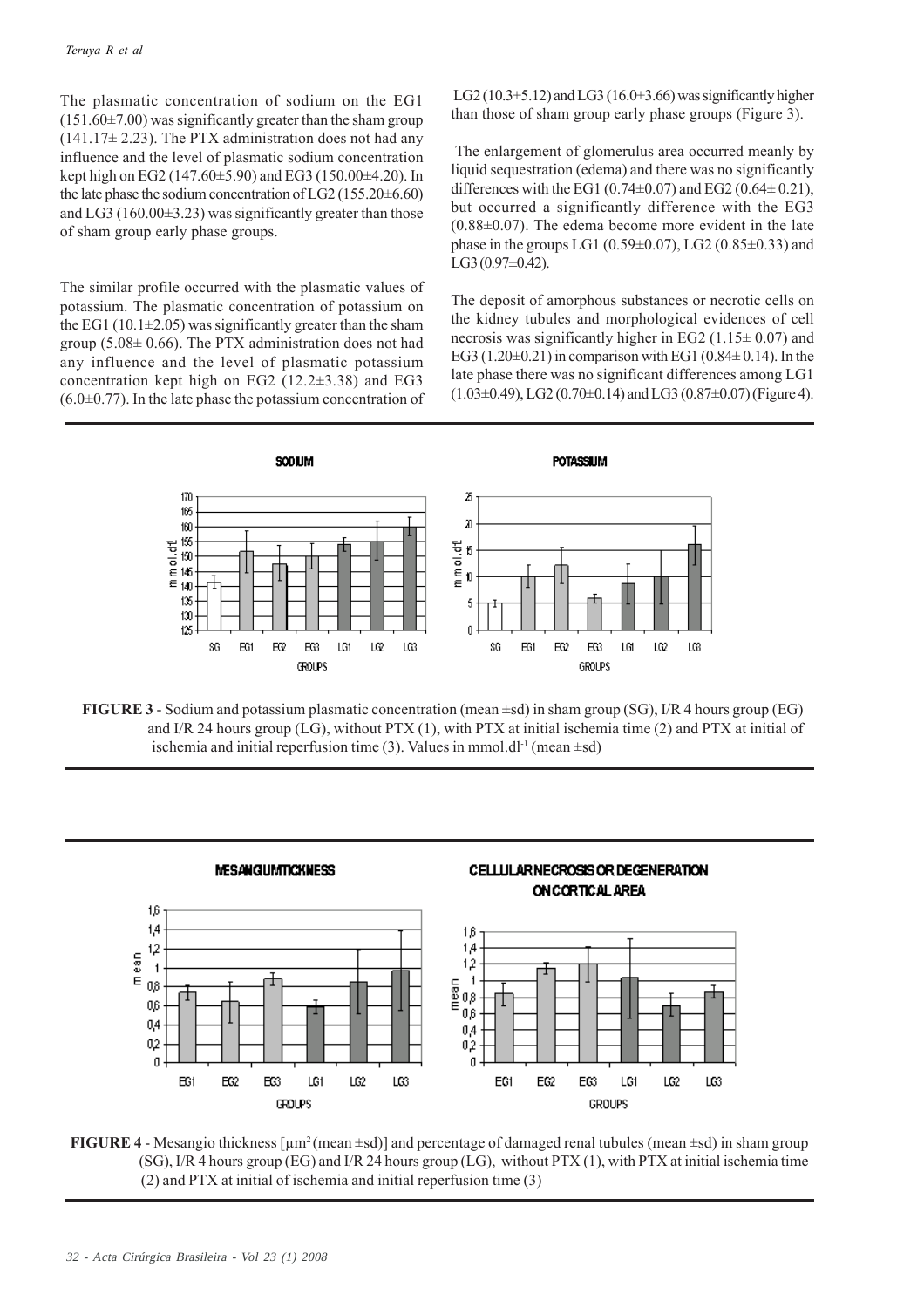A significantly differences occurred in the apoptosis expressed by caspase-3 in the groups EG1  $(11.86 \pm 2.40)$ , EG2 (14.16 $\pm$  4.55) and EG3 (10.38 $\pm$  1.54) in comparison with SG (9.8± 1.98). The PTX increased the caspase-3 expression in the late phase too, as shown by the results in LG1 (14.19 $\pm$ ) 3.72), LG2 (16.35±1.65), and LG3 (15.57±2.54) (Figure 5).



**FIGURE 5** - Caspase-3 expression(mean ±sd) in sham group (SG), I/R 4 hours group (EG) and I/R 24 hours group (LG), without PTX (1), with PTX at initial ischemia time (2) and PTX at initial of ischemia and initial reperfusion time (3)

#### **Discussion**

Morbidity and mortality following reperfusion of the acutely ischemic limb may be a manifestation of multiple organ dysfunction caused by a systemic inflammatory response triggered by reperfusion of the ischemic extremities.

The findings in this study indicate that reperfusion of the ischemic limb leads, within four or twenty-four hours of reperfusion, to a systemic response as demonstrated by the functional and morphological impairment of the kidney.

Magdi et al<sup>2</sup> related that the restoration of blood flow to an acutely ischemic lower limb in rats may, paradoxically, result in systemic complications and unexpected mortality. There was a significant increase in plasma concentrations of urea, creatinine, aspartate transaminase, alanine transaminase, and lactic dehydrogenase in reperfused animals compared with controls. Plasma concentrations of tumor necrosis factoralpha (TNF-a) and interleukin-6 increased progressively and significantly in animals subjected to bilateral hind limb ischemia followed by 1 hour of reperfusion.

In our experimental model of unilateral hindlimb ischemia was associated to significant increase of plasmatic sodium and potassium (Figure 3) at four  $(p<0.0159)$  or twentyfour hours ( $p<0.42$ ) and the mild increase (Figure 2) of urea (p<0.0399) and creatinine (p<0.0382) shown the function renal impairment caused by the skeletal muscle I/R injury. The mesangial enlargement and the tubular cells necrosis (Graphic 4) were evidences of the remote I/R renal injury.

Gradl et al<sup>4</sup> reported that remote organ failure is attributed to the systemic action of locally released mediators; it is so far unclear to what extent a direct cell injury and the consequences of ischemia or a secondary injury due to locally released mediators contribute to the manifestation of tissue damage at the primary site of trauma. Rats that underwent traumatized muscle presented with apoptotic cell death, as given by in vivo fluorescence microscopy, caspase-3 protein cleavage. They suggested that may prompt future efforts in the therapy of ischemia/ reperfusion injury to focus not only on antimediator strategies, but to add regimens targeting perfusion failure and tissue apoptosis.

The caspase-3 cleavage expression of our sham group was significantly lesser than that of group after four hours of reperfusion [EG1 (0.0378)] or twenty-four hours [LG1 (0.0398)]. The hindlimb I/R injury led to a remote increase of apoptosis in renal parenchyma.

Although a diversity of mechanisms exist by which the kidney can be damaged during muscle ischemia, inflammatory response and the apoptosis are believed to be primary contributors to renal insult. In addition, the high metabolic demands of active tubular reabsorption and the oxygen diffusion shunt characteristic of renal circulation make the kidney particularly vulnerable to ischemic injury. Although numerous pharmacologic interventions to prevent or treat acute renal injury have shown promise in animal models no one is safe and effective enough to be used in large scale<sup>12-14</sup>.

The beneficial effects of post-insult administration of PTX were related as an agent experimentally studied in various ischemic diseases, including in models of renal impairment due to remote muscle ischemia/reperfusion injury 14-17.

The current range dose of PTX related is from 20mg.Kg-1 to 45mg.Kg-1i.p. using rats or rabbits models. On the other hand, there were various designs of administration time. The PTX may be used in chronic or acute essays. In models of acute I/R injury the administration were often done in the reperfusion time. Since these events occur in flowing blood, PTX needs to be present in this milieu to exert its effects<sup>1</sup>.

In our model, after four hours of reperfusion (early group), the PTX  $(40mg. Kg<sup>-1</sup> i.p.)$  administrated in the beginning of ischemia do not reduced significantly the plasmatic level of urea, creatinine, sodium, potassium, neither the caspase-3 expression. On the other hand, when PTX was administrated in the beginning of ischemia (half dose) and beginning of reperfusion (second half dose) occurred a significantly reduction in the plasmatic levels of creatinine ( $p<0.0374$ ) and potassium ( $p<0.0405$ ) and a mild tendency of reduction in the sodium  $(p<0.0523)$  and urea (p< 0.0589). Furthermore, the caspase expression showed significantly decrease when administrated in the beginning of ischemia and beginning of reperfusion. Our results reinforced that is thought about the presence of PTX on blood circulation to lead the better effects.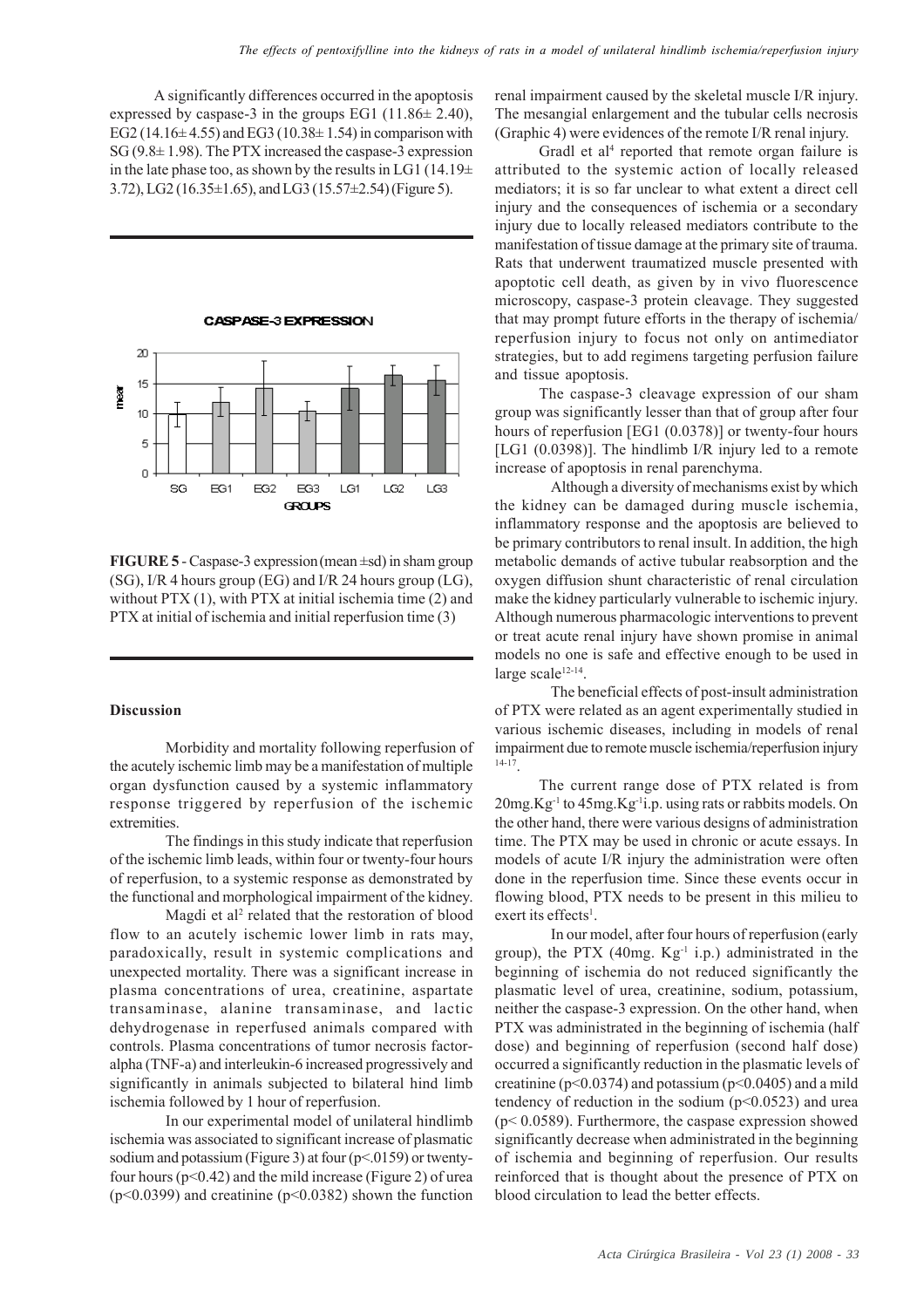Nevertheless, after twenty-four hours of reperfusion the plasmatic levels of urea, creatinine, sodium and potassium showed no significantly difference with the group without PTX and PTX administrated in the beginning of ischemia. The same profile occurred with the caspase-3 expression. The PTX in the beginning of ischemia and beginning of reperfusion was associated to a significantly increase in the plasmatic of creatinine  $(p<0.0359)$ , while the urea (p<0.0589), sodium (p<0.0532) and potassium (p<0.567) showed a discreet increase. The caspase-3 expression showed no differences with others groups. Our results implied that PTX was associated to worse results when used in the late time. There were no others similar reports in the biomedical literature and further investigation should be done to clarify this point.

The edema and tubular necrosis (Figure 4) had the same profile in the early and late phases with no significantly differences with the period of PTX administration. The PTX do not protected the kidney from necrosis and edema due to the remote muscle I/R injury.

These unexpected results in the late period probably should be associated to some bias occurred in the hydro-electrolytic balance, in the divided PTX doses or on the dose concentration. Another design will be performed focused in the effects of PTX in the late time reperfusion.

Our data support the favorable role of PTX to protect the kidney from remote skeletal muscle l/R injury, when applied in the reperfusion time and until four hours after reperfusion. The protection after twenty-four hours should be object of further studies because conflicting results with the rational use of PTX and the others result reported in the biomedical revue.

## **References**

- 1. Coe DA, Freischlag JA, Johnson D, Mudaliar JH, Kosciesza SA, Traul DK, Chiang PC, Cambria RA, Seabrook GR, Towne JB. Pentoxifylline prevents endothelial damage due to ischemia and reperfusion injury. J Surg Res. 1997;67(1):21-5.
- 2. Yassin MM, Harkin DW, Barros D'Sa AA, Halliday MI, Rowlands BJ. Lower limb ischemia-reperfusion injury triggers a systemic inflammatory. World J Surg. 2002;26(1):115–21.
- 3. Emrecan B, Tulukoglu E, Bozok S, Kestelli M, Onem G, Küpelioglu A, Yagdi S, Gürbüz. A Effects of lloprost and pentoxifylline on renal ischemia-reperfusion in rabbit model. Eur J Med Res. 2006;11(7):295-9.
- 4**.** Gradl G, Gaida S, Finke B, Lindenblatt N, Gierer P, Menger MD, Mittlmeier T, Vollmar B. Supernatant of traumatized muscle induces inflammation and pain, but not microcirculatory perfusion failure and apoptotic cell death. Shock. 2005;24(3):219-25.
- **5.** Wang WZ, Stepheson LL, Fang XH, Khiabani KT, Zamboni WA. Ischemic preconditioning-induced microvascular protection at a distance. J Reconstr Microsurg. 2004;20(2):175-81.
- 6. Olguner C, Koca U, Kar A, Karci A, Islekel H, Canyilmaz M, Mavioglu O, Kizildag S, Unlü G, Elar Z. Ischemic preconditioning attenuates the lipid peroxidation and remote lung injury in the rat model of unilateral lower limb ischemia reperfusion. Acta Anaesthesiol Scand. 2006;50(2):150-5.
- 7. Stafford-Smith M. Evidence-based renal protection in cardiac surgery. Semin Cardiothorac Vasc Anesth. 2005;9(1):65-76.
- 8. Vadiel K, Brunner LJ, Luke DR. Effects of pentoxyfilline in experimental acute renal failure. Kidney Int. 1989;36(3):466- 70.
- 9. Emrecan B, Tulukoglu E, Bozok S, Kestelli M, Onem G, Kupelioglu A, Yagdi S, Gurbuz A. Effects of lloprost and pentoxyfilline on renal ischemia-reperfusion in rabbit model. Eur J Med Res. 2006;11(7):295-9.
- 10. Dávila-Esqueda ME, Martinez-Morales F. Pentoxifylline diminishes the oxydative damage renal tissue induced by streptozotocin in the rat. Exp Diabesity Res. 2004;5(4):245-51.
- 11. Gunduz Z, Canoz O, Per H, Dusunsel R, Poyrazoglu MH, Tez C, Saraymen R The effects of pentoxifylline on diabetic renal changes in streptozotocin-induced diabetes mellitus. Ren Fail. 2004;26(6):597-605.
- 12. Lin SL, Chen YM, Chiang WC, Tsai TJ, Chen WY Pentoxifylline: a potential therapy for chronic kidney disease. Nephrology. 2004;9(4):198-204.
- 13. DiPetrillo K, Gesek FA. Pentoxifylline ameliorates renal tumor necrosis factor expression, sodium retention, and renal hypertrophy in diabetic rats. Am J Nephrol. 2004;24(3):352-9.
- 14. Aslan A, Karagüzel G, Güngör F, Izgüt-Uysal N, Aydin F, Melikoglu M. The effects of pentoxifylline on renal function and free radical production in unilateral ureteral obstruction. Urol Res. 2003;31(5):317-22.
- 15. Yagmurlu A, Boleken ME, Ertoy D, Ozsan M, Gokcora IH, Dindar H. Preventive effect of pentoxifylline on renal